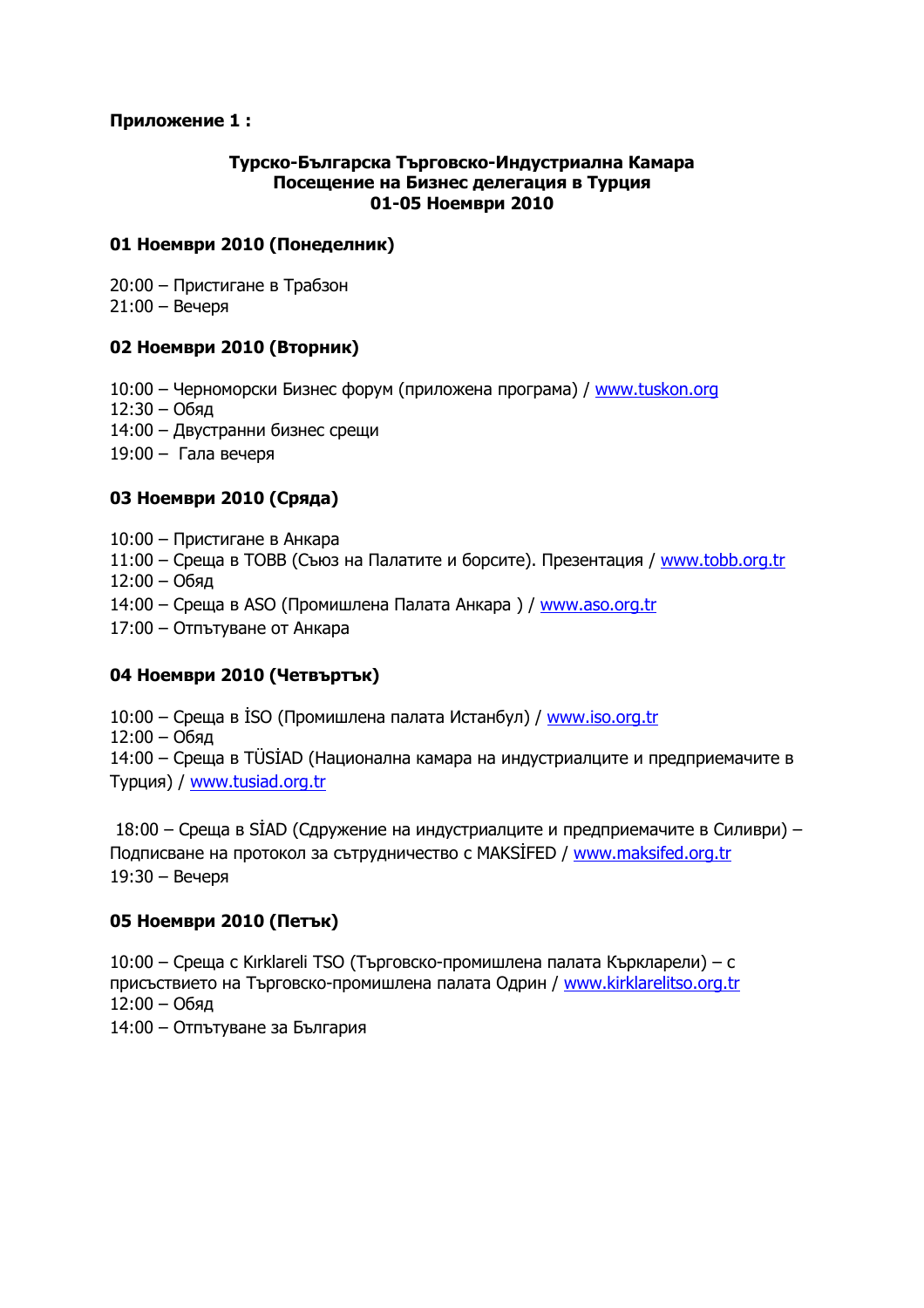#### **Приложение 2 :**

#### **Black Sea Business Forum – Trabzon 2010**

#### **1 November – 3 November 2010**

The Parliamentary Assembly of the Black Sea Economic Corporation PABSEC and Confederation of Businessmen and Industrialists of Turkiye TUSKON waiting you for The Black Sea Business Forum 1- 3 November, 2010. The Parliamentary Assembly of the Black Sea Economic Corporation PABSEC member Parliament and business representatives from 12 countries will be held with the participation of the "Black Sea Business Forum" in the framework of bilateral business meetings between foreign businessmen and Turkish businessmen will be organized. Information about program details are given below. Accommodation of guests, business meetings and bilateral business forum will be held Novotel Trabzon.

# **Official Events**

#### **Opening Ceremony -November 2, 2010, Tuesday**

- All international participants are required to attend the opening ceremony on November 2, 2010, Monday. Therefore, all flight arrangements shall arrive in Trabzon no later than 2 November in the morning. Program will be conducted at 10:00 in The Novotel Trabzon.
- Opening ceremony will be organized in a panel format. Distinguished speakers representing each country will participate in the opening ceremony of Black Sea Business Form – Trabzon 2010. The panel will focus on a theme related to the future of business and trade throughout the countries neighboring Black Sea and access to this important event will be granted only to the registered participants of Black Sea Business Form – Trabzon 2010.

# **Business Matchmaking Day-November 2, 2010, Tuesday**

- The bilateral business meetings which will take place between the Businessmen from the participating countries and Turkish Businessmen will be organized in accordance with the sectors that will be selected/ determined in advance by the Businessmen. Visiting businessmen will have the opportunity to meet with businessmen from the desired sectors.
- Each participant will receive a list of scheduled bilateral meetings. According to the ranking listed companies will be 15-20 minute interview.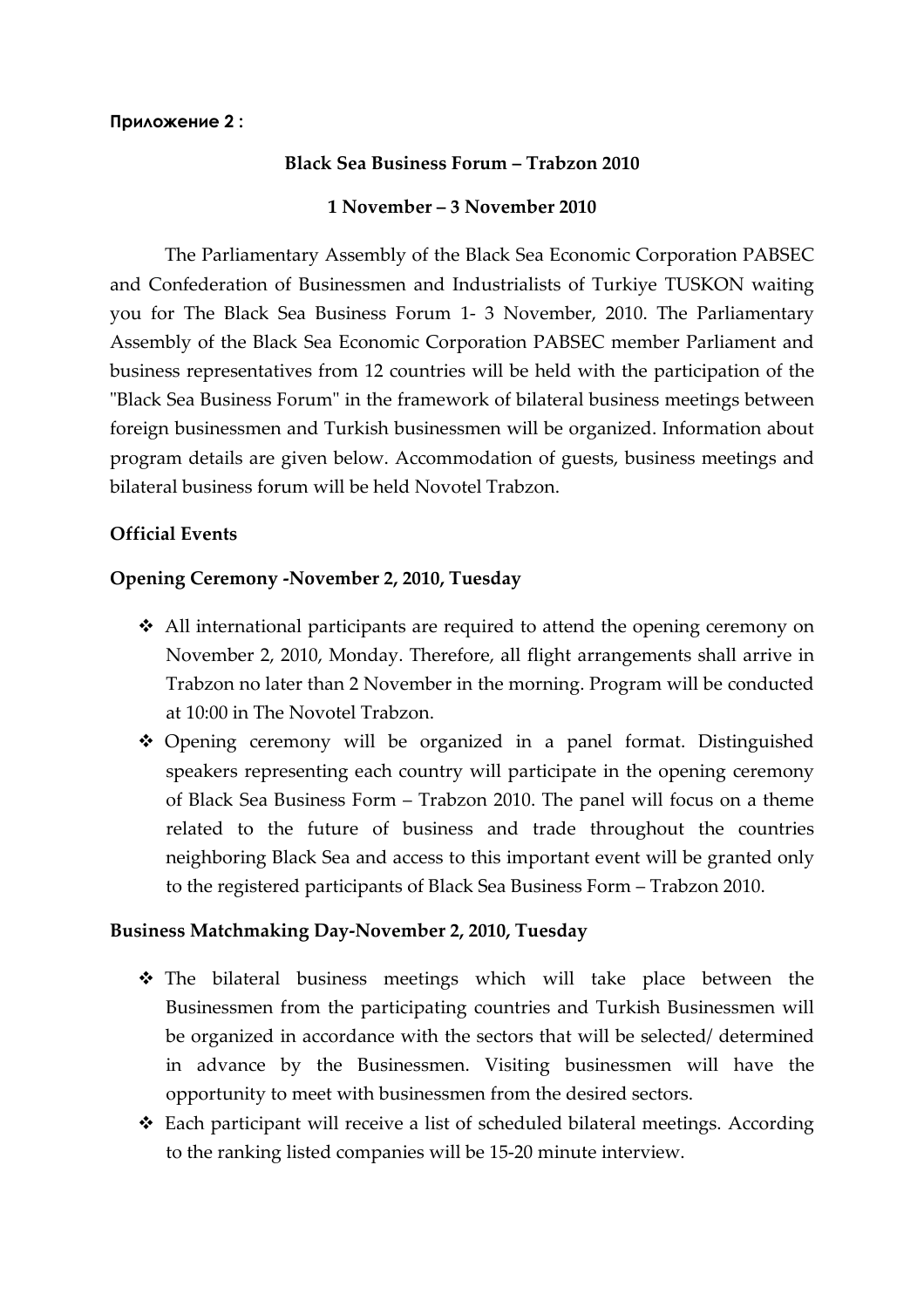- Since the meetings are assigned beforehand, your presence in the matchmaking hall on the specified date and time is crucial for Turkish participant to find you.
- Attendees: 300 Turkish companies will participate as "attendee" and will meet foreign international participants in scheduled matchmaking business meeting.
- Approximately 150 companies are expected to attend from the Member States of The Parliamentary Assembly of the Black Sea Economic Cooperation.

# **Black Sea Business Forum 01- 03 November 2010 – Trabzon, Türkiye Schedule**

|         | ----------                                           |  |
|---------|------------------------------------------------------|--|
|         | 1 November 2010 - Monday                             |  |
| All day | Arrival in Trabzon and Check-in to Hotels            |  |
|         | <b>ACultural and Historical Excursion in Trabzon</b> |  |
|         |                                                      |  |

| 2 November 2010 – Tuesday |                                                                                      |  |
|---------------------------|--------------------------------------------------------------------------------------|--|
| 08:00-09:30               | <b>Breakfast</b>                                                                     |  |
| 10:00-12:00               | <b>Black Sea Business Forum-2010</b>                                                 |  |
|                           | Place: Novotel                                                                       |  |
|                           | <b>Speakers:</b>                                                                     |  |
|                           | Mr. Rizanur Meral – President of TUSKON                                              |  |
|                           | Mr. Alexey Kudriaytsev - Secretary General of PABSEC                                 |  |
|                           | Mr. Kemalettin Göktaş – Head of the Turkish Delegation                               |  |
|                           | <b>PABSEC Parliament Presidents</b>                                                  |  |
| 12:30-14:00               | Lunch (Novotel)                                                                      |  |
| 14:00-18:0                | <b>Bilateral Business Meetings</b>                                                   |  |
| 19:00-21:00               | Black Sea Business Forum Gala Dinner (The Black Sea Kitchen will be introducing in a |  |
| local restaurant)         |                                                                                      |  |